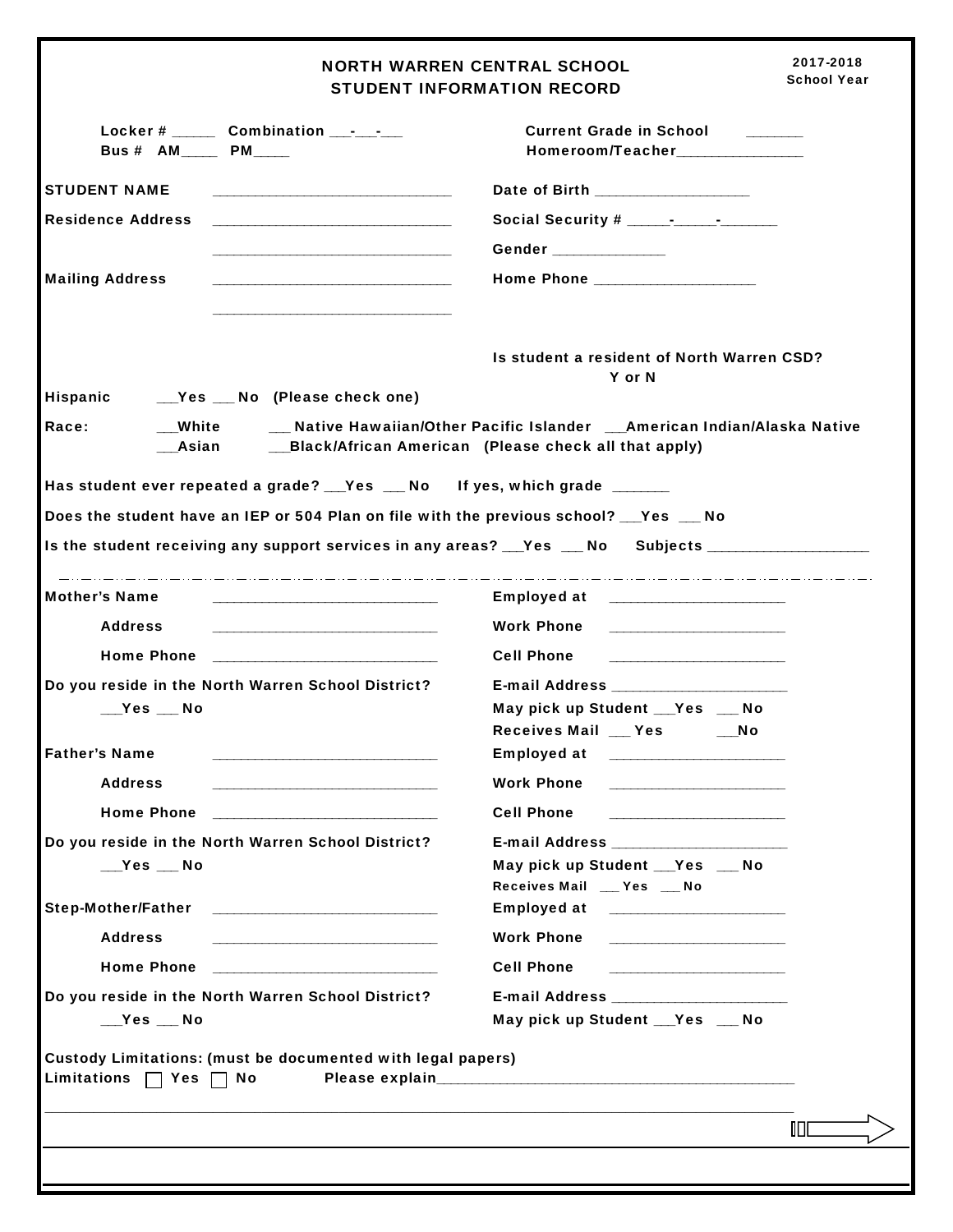| Names or prothers and sisters that are part of the ramily unit: (include pre-school children)                                                                                                                                                                                        |  |                                           |                                                                                                        |                     |  |  |  |  |
|--------------------------------------------------------------------------------------------------------------------------------------------------------------------------------------------------------------------------------------------------------------------------------------|--|-------------------------------------------|--------------------------------------------------------------------------------------------------------|---------------------|--|--|--|--|
| <b>Child Name</b>                                                                                                                                                                                                                                                                    |  | Date of Birth                             | <b>Sex</b>                                                                                             | Grade               |  |  |  |  |
|                                                                                                                                                                                                                                                                                      |  |                                           |                                                                                                        |                     |  |  |  |  |
|                                                                                                                                                                                                                                                                                      |  |                                           |                                                                                                        |                     |  |  |  |  |
|                                                                                                                                                                                                                                                                                      |  |                                           |                                                                                                        |                     |  |  |  |  |
|                                                                                                                                                                                                                                                                                      |  |                                           |                                                                                                        |                     |  |  |  |  |
|                                                                                                                                                                                                                                                                                      |  |                                           |                                                                                                        |                     |  |  |  |  |
|                                                                                                                                                                                                                                                                                      |  |                                           |                                                                                                        |                     |  |  |  |  |
|                                                                                                                                                                                                                                                                                      |  |                                           |                                                                                                        |                     |  |  |  |  |
|                                                                                                                                                                                                                                                                                      |  |                                           |                                                                                                        |                     |  |  |  |  |
|                                                                                                                                                                                                                                                                                      |  |                                           |                                                                                                        |                     |  |  |  |  |
| If child does not go directly home after school, please provide babysitter's                                                                                                                                                                                                         |  |                                           |                                                                                                        |                     |  |  |  |  |
|                                                                                                                                                                                                                                                                                      |  |                                           |                                                                                                        |                     |  |  |  |  |
|                                                                                                                                                                                                                                                                                      |  |                                           |                                                                                                        |                     |  |  |  |  |
| Cell Phone:_____________________ Work Phone_____________________                                                                                                                                                                                                                     |  |                                           |                                                                                                        |                     |  |  |  |  |
| In the event of early dismissal due to inclement weather/emergency send my child on Bus # ______ to:                                                                                                                                                                                 |  |                                           |                                                                                                        |                     |  |  |  |  |
|                                                                                                                                                                                                                                                                                      |  |                                           |                                                                                                        |                     |  |  |  |  |
|                                                                                                                                                                                                                                                                                      |  |                                           |                                                                                                        |                     |  |  |  |  |
|                                                                                                                                                                                                                                                                                      |  |                                           |                                                                                                        |                     |  |  |  |  |
| List 2 additional names that we may contact in the event we are unable to reach the previously listed names                                                                                                                                                                          |  |                                           |                                                                                                        |                     |  |  |  |  |
|                                                                                                                                                                                                                                                                                      |  |                                           |                                                                                                        |                     |  |  |  |  |
|                                                                                                                                                                                                                                                                                      |  | <b>Home Phone</b>                         | <u> 1989 - Johann Barn, fransk politik fotograf (d. 1989)</u>                                          | May pick up Student |  |  |  |  |
| Relationship                                                                                                                                                                                                                                                                         |  | <b>Cell Phone</b>                         |                                                                                                        | $Yes$ No            |  |  |  |  |
| <b>Address</b>                                                                                                                                                                                                                                                                       |  | <b>Work Phone</b>                         |                                                                                                        |                     |  |  |  |  |
|                                                                                                                                                                                                                                                                                      |  | <b>Home Phone</b>                         | the control of the control of the control of                                                           | May pick up Student |  |  |  |  |
| Relationship                                                                                                                                                                                                                                                                         |  | <b>Cell Phone</b>                         |                                                                                                        | $Yes$ $\_\_$ No     |  |  |  |  |
| <b>Address</b>                                                                                                                                                                                                                                                                       |  | <b>Work Phone</b>                         |                                                                                                        |                     |  |  |  |  |
|                                                                                                                                                                                                                                                                                      |  |                                           |                                                                                                        |                     |  |  |  |  |
| North Warren Central School District assumes that both parents and all contacts listed are allowed to pick up this student<br>from school unless the parent indicates otherwise and provides the school with a current, legal, valid court order if required.<br><b>NEW STUDENTS</b> |  |                                           |                                                                                                        |                     |  |  |  |  |
|                                                                                                                                                                                                                                                                                      |  |                                           | Has your child previously attended North Warren Central School? ______ (Y or N)                        |                     |  |  |  |  |
|                                                                                                                                                                                                                                                                                      |  |                                           | Please complete this portion of the form if you are entering North Warren Central from another school. |                     |  |  |  |  |
|                                                                                                                                                                                                                                                                                      |  | <b>Transfer Information</b>               |                                                                                                        |                     |  |  |  |  |
|                                                                                                                                                                                                                                                                                      |  |                                           |                                                                                                        |                     |  |  |  |  |
|                                                                                                                                                                                                                                                                                      |  | Grade Last Attended ______                |                                                                                                        |                     |  |  |  |  |
|                                                                                                                                                                                                                                                                                      |  |                                           |                                                                                                        |                     |  |  |  |  |
| Date Last Attended ______                                                                                                                                                                                                                                                            |  |                                           |                                                                                                        |                     |  |  |  |  |
|                                                                                                                                                                                                                                                                                      |  |                                           |                                                                                                        |                     |  |  |  |  |
| Did your child receive any of the following services from their previous school?                                                                                                                                                                                                     |  |                                           |                                                                                                        |                     |  |  |  |  |
| Committee on Special Education __                                                                                                                                                                                                                                                    |  | Remedial or Academic Support Services ___ |                                                                                                        |                     |  |  |  |  |
| <b>Occupational Therapy</b> ___                                                                                                                                                                                                                                                      |  | Physical Therapy ____                     |                                                                                                        |                     |  |  |  |  |
| Speech Therapy ____                                                                                                                                                                                                                                                                  |  |                                           |                                                                                                        |                     |  |  |  |  |
|                                                                                                                                                                                                                                                                                      |  |                                           |                                                                                                        |                     |  |  |  |  |
| All person's completing this form should provide signature below                                                                                                                                                                                                                     |  |                                           |                                                                                                        |                     |  |  |  |  |
|                                                                                                                                                                                                                                                                                      |  |                                           |                                                                                                        |                     |  |  |  |  |
|                                                                                                                                                                                                                                                                                      |  |                                           |                                                                                                        |                     |  |  |  |  |